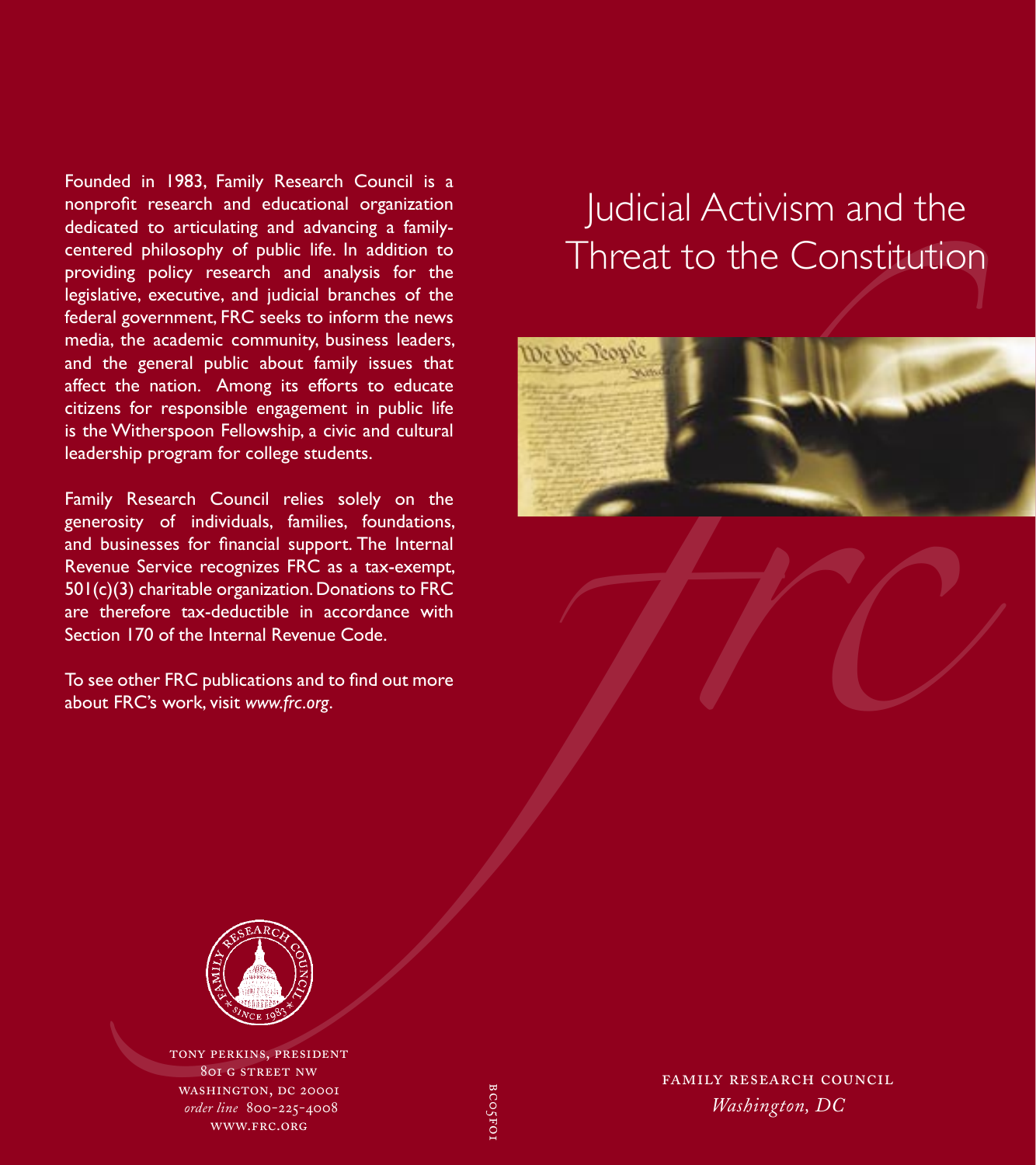

Thank you for choosing this resource. Our pamphlets are designed for grassroots activists and concerned citizens—in other words, people who want

to make a difference in their families, in their communities, and in their culture.

Recent history has clearly shown the influence that the "Values Voter" can have in the political process. FRC is committed to enabling and motivating individuals to bring about even more positive change in our nation and around the world. I invite you to use this pamphlet as a resource for educating yourself and others about some of the most pressing issues of our day.

FRC has a wide range of papers and publications. To learn more about other FRC publications and to find out more about our work, visit our website at www.frc.org or call 1-800-225-4008. I look forward to working with you as we bring about a society that respects life and protects marriage.

President Family Research Council

**IUDICIAL ACTIVISM AND THE THREAT TO THE CONSTITUTION** BY ROBERT P. GEORGE SUGGESTED DONATION: \$1.50 C 2005 FAMILY RESEARCH COUNCIL. ALL RIGHTS RESERVED. PRINTED IN THE UNITED STATES

## Judicial Activism and the Threat to the Constitution

#### by robert p. george

Judicial power can be used, and has been used, for both good and ill. However, in a basically just democratic republic, judicial power should never be exercised—even for desirable ends—lawlessly. Judges are not legislators. The legitimacy of their decisions, particularly those decisions that overturn legislative judgments, depends entirely on the truth of the judicial claim that the court was authorized by law to settle the matter. Where this claim is false, a judicial edict is not redeemed by its good intentions or consequences. Decisions in which the courts usurp the authority of the people are not merely incorrect; they are themselves unconstitutional. And they are unjust.

Unfortunately, such decisions are growing in their number and the range of topics they cover. A crisis is at hand, and solutions must be found.

Should courts be granted the power to invalidate legislation in the name of the constitution? In reaction to Chief Justice John Marshall's opinion in the 1803 case of *Marbury v. Madison*, 1 Thomas Jefferson

ROBERT P. GEORGE is McCormick Professor of Jurisprudence and Director of the James Madison Program in American Ideals and Institutions at Princeton University. This article is based substantially upon an article by Professor George, "High Courts and Misdemeanors," in Touchstone magazine (www.touchstonemag.com) and a lecture, "Judicial Usurpation and the Constitution," given at the Heritage Foundation in spring 2005. It is reprinted here with permission of both Touchstone and the Heritage Foundation.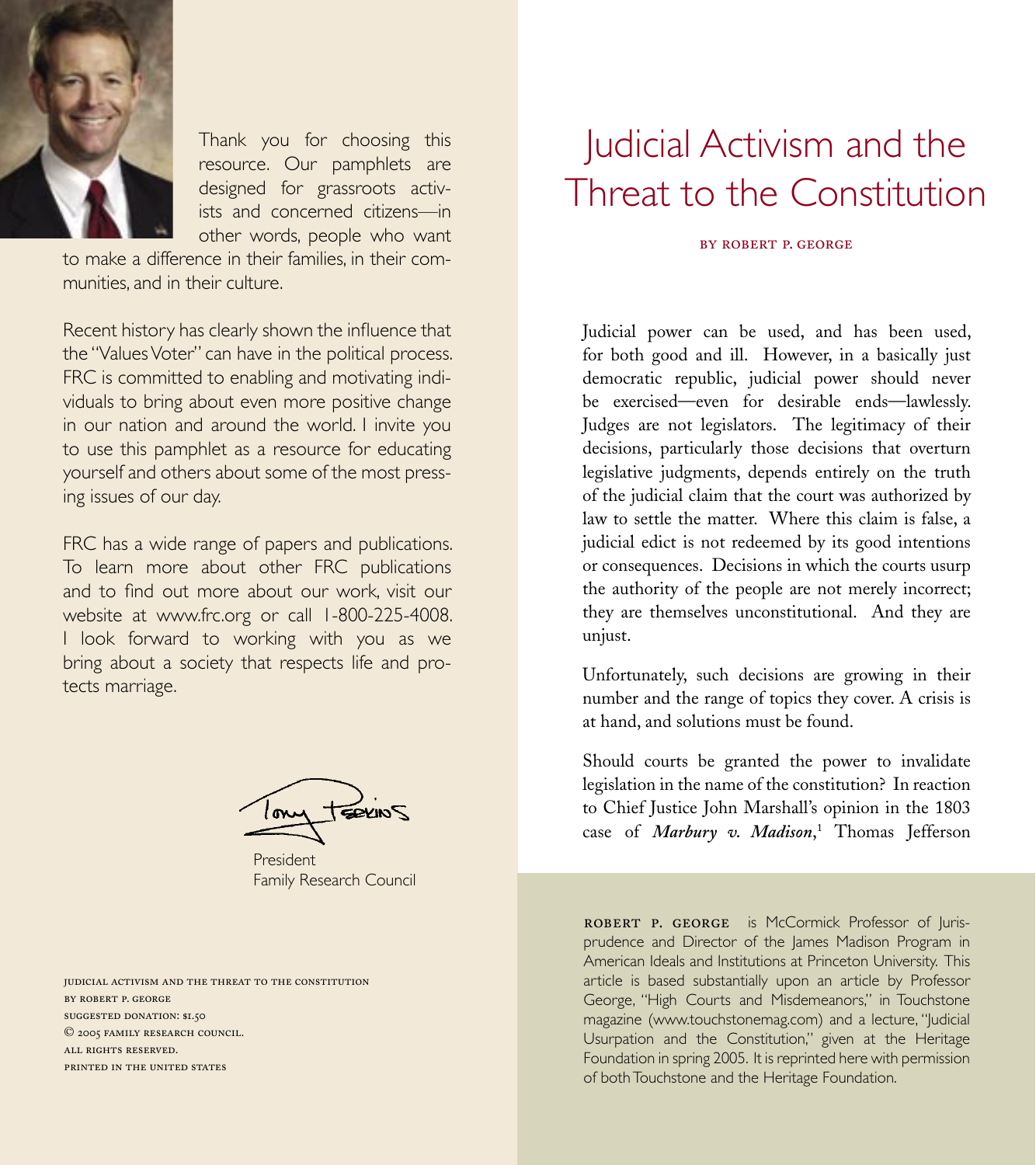warned that judicial review would lead to a form of despotism.2 Notably, the power of judicial review is nowhere mentioned in the Constitution. The courts themselves have claimed the power based on inferences drawn from the Constitution's identification of itself as supreme law, and the nature of the judicial office.3 But even if we credit these inferences, as I am inclined to do, it must be said that early supporters of judicial review, including Marshall himself, did not imagine that the federal and state courts would claim the sweeping powers they exercise today. Jefferson and other critics were, it must be conceded, more farseeing.

After *Marbury*, the power of the judiciary expanded massively. However, this expansion began slowly. Even if *Marbury* could be described as telling the Congress what it could and could not do, it would be another 54 years before the Supreme Court would do it again. And it could not have chosen a worse occasion. In 1857, Chief Justice Roger Taney handed down an opinion for the Court in the case of *Dred*  Scott v. Sandford.<sup>4</sup> That opinion declared even free blacks to be non-citizens, and held that Congress was powerless to restrict slavery in the federal territories. It intensified the debate over slavery and dramatically increased the prospects for civil war.

*Dred Scott* was a classic case of judicial activism. With no constitutional warrant, the justices manufactured a right to hold property in slaves that the Constitution nowhere mentioned or could reasonably be read as implying. Of course, the Taney majority depicted their decision as a blow for constitutional rights and individual freedoms. They were protecting the minority (slaveholders) against the tyranny of a moralistic majority who would deprive them of their property rights. Of course, the reality was that the judges were exercising what in a later case would be called "raw judicial power"5 to settle a debate over a divisive moral and social issue in the way they personally favored.

It took a civil war and several constitutional amendments (especially the 14<sup>th</sup> Amendment) made possible by the Union victory to reverse *Dred Scott v. Sandford*.

The *Dred Scott* decision is a horrible blight on the judicial record. We should remember, though, that while it stands as an example of judicial activism in defiance of the Constitution, it is also possible for judges to dishonor the Constitution by refusing to act on its requirements. In the 1896 case of *Plessy*  v. Ferguson,<sup>6</sup> for example, legally sanctioned racial segregation was upheld by the Supreme Court despite the 14<sup>th</sup> Amendment's promise of equality. In *Plessy* the justices announced their infamous "separate but equal" doctrine, a doctrine that was a sham from the start. Separate facilities for blacks in the South were then, and had always been, inferior in quality. Indeed, the whole point of segregation was to embody and reinforce an ideology of white supremacy that was utterly incompatible with the principles of the Declaration of Independence and the 14<sup>th</sup> Amendment. Maintaining a regime of systematic inequality was the object of segregation. As Justice John Harlan wrote in dissent, segregation should have been declared unlawful because the Constitution of the United States is colorblind and recognizes no castes.7

A half century and more passed before the Supreme Court got around to correcting its error in *Plessy* in the 1954 case of *Brown v. Board of Education.*<sup>8</sup> In the meantime the Court repeated the errors that had brought it to shame in the *Dred Scott case*. The 1905 case of *Lochner v. New York*<sup>9</sup> concerned a New York law limiting to 60 the number of hours per week that the owner of a bakery could require or permit his employees to work. Industrial bakeries are tough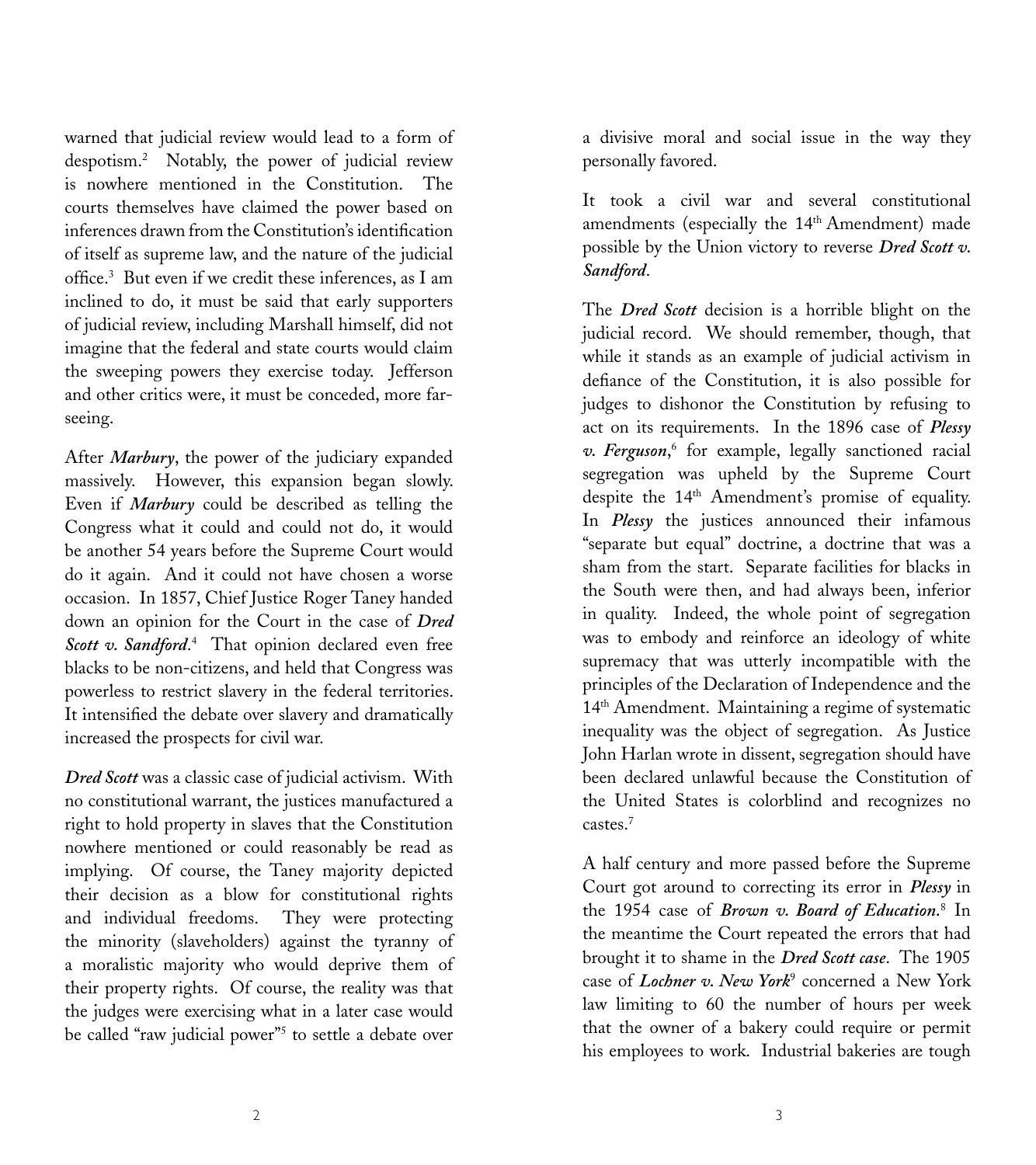places to work, even now. They were tougher—a lot tougher—then. Workers risked lung disease from breathing in the flour dust and severe burns from the hot ovens, especially when tired and less than fully alert. The New York state legislature sought to protect workers against abuse by limiting their working hours. But the Supreme Court said "no."

The justices struck down the law as an unconstitutional interference by the state in private contractual relations between employers and employees. The Court justified its action with a story similar to the one it told in *Dred Scott*. Again, it claimed to be protecting the minority (owners) against the tyranny of the democratic majority. It was restricting government to the sphere of public business, and getting it out of private relations between competent adults, namely, owners and workers.

The truth, of course, is that the Court was substituting its own laissez-faire economics philosophy for the contrary judgment of the people of New York acting through their elected representatives in the state legislature. On the controversial moral question of what constituted real freedom and what amounted to exploitation, unelected and democratically unaccountable judges, purporting to act in the name of the Constitution, simply seized decision-making power.<sup>10</sup> Under the pretext of preventing the majority from imposing its morality on the minority, the Court imposed its own morality on the people of New York and the nation.

Like *Dred Scott*, *Lochner* eventually fell, brought down not by civil war, but by an enormously popular president fighting a great depression. Under the pressure of Franklin Roosevelt's plan to pack the Supreme Court, the justices in 1937 repudiated the *Lochner* decision and got out of the business of blocking state and federal social welfare and worker protection

legislation. Indeed, the term "Lochnerizing" was invented as a label for judicial rulings that overrode democratic law-making authority and imposed upon society the will of unelected judges.



For many years, the Court took great care to avoid the least appearance of Lochnerizing. In 1965, for example, in a case called *Griswold v. Connecticut*<sup>11</sup>, the justices struck down a state law against contraceptives in the name of an unwritten "right to marital privacy." Justice William O. Douglas, who wrote the opinion, explicitly denied that he was appealing to the principle of *Lochner*. 12 Indeed, to avoid invoking *Lochner's*  claim of a so-called "substantive due process" right in the 14th Amendment, Douglas went so far as to say that he had discovered the right to privacy in "penumbras formed by emanations" of a panoply of Bill of Rights guarantees, including the Third Amendment's prohibition against the government quartering of soldiers in private homes in peacetime, and the Fourth Amendment's ban on unreasonable searches and seizures.

*Griswold*, though plainly judicial activism, was not an unpopular decision. The Connecticut statute it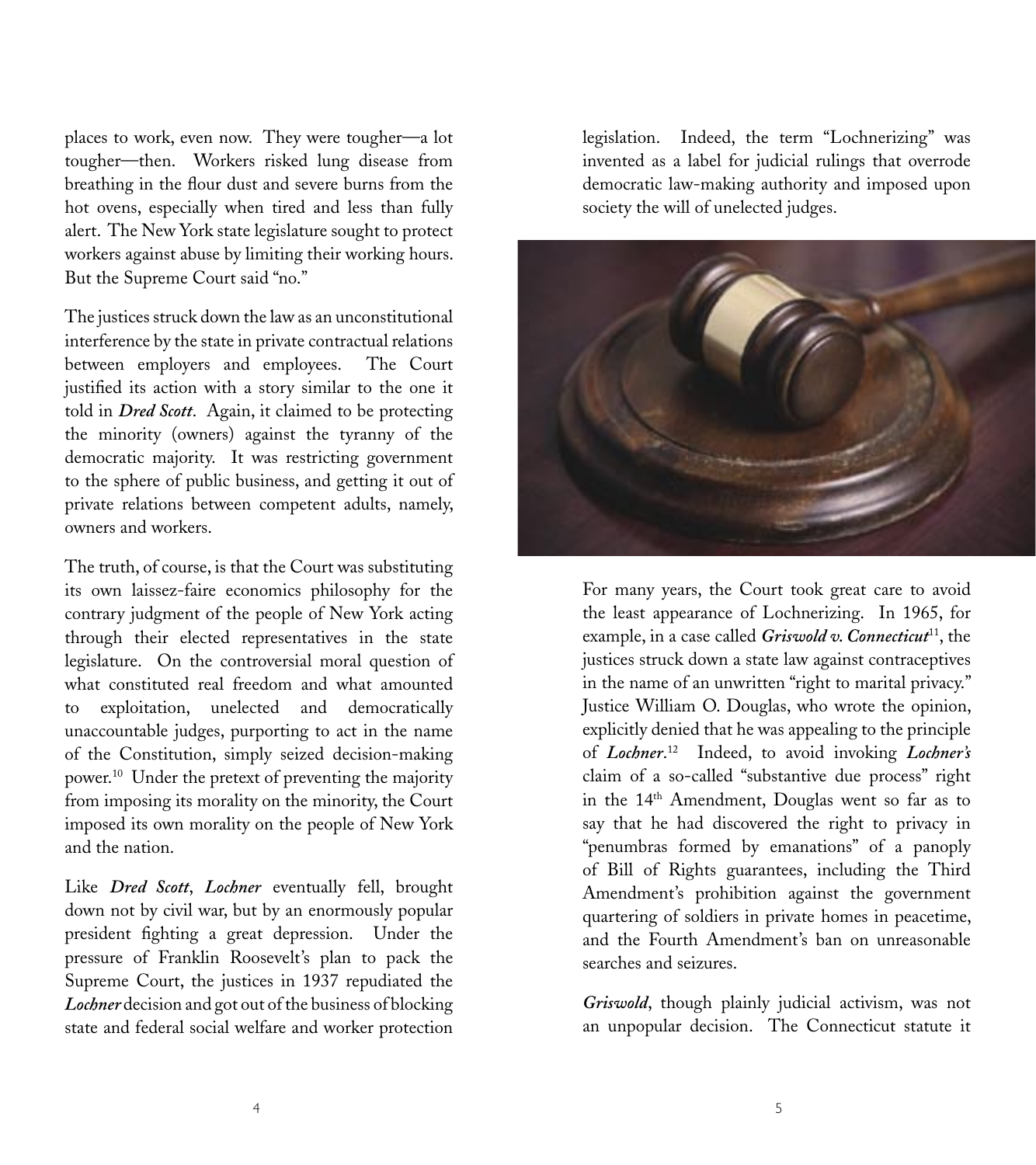invalidated was rarely enforced and the public cared little about it. Its significance was mainly symbolic, and the debate about it was symbolic. The powerful forces favoring liberalization of sexual mores in the 1960s viewed the repeal of such laws—by whatever means necessary—as essential to discrediting traditional Judeo-Christian norms about the meaning of human sexuality. But the Court was careful to avoid justifying the invalidation of the law by appealing to sexual liberation or individual rights of any kind. In Douglas's account of the matter, it was not for the sake of "sexual freedom" that the justices were striking down



the law, but rather to protect the honored and valued institution of marriage from damaging intrusions by the state. Otherwise uninformed readers of the opinion might be forgiven for inferring mistakenly that the ultraliberal William O. Douglas was in fact an archconservative on issues of marriage and the family. They would certainly have been justified in predicting—wrongly as it would turn out—that Douglas and those justices joining his opinion would never want to see the Griswold decision used to break down traditional sexual mores or encourage nonmarital sexual conduct.

A mere seven years later, however, in *Eisenstadt v. Baird*, 13 the Court forgot everything it had said about marriage in the *Griswold* decision, and abruptly extended the "constitutional right" to use contraceptives to nonmarried persons. A year later, the justices, citing *Griswold* and *Eisenstadt*, handed down their decision legalizing abortion in *Roe v. Wade*. And the culture war began.

 The *Roe* decision was pure Lochnerizing. *Roe* did for the cause of abortion what *Lochner* had done for laissez-faire economics and what *Dred Scott* had done for slavery. The justices intervened in a large scale moral debate over a divisive social issue, short circuiting the democratic process and imposing on the nation a resolution lacking any justification in the text or structure of the Constitution. Indeed, Justice Harry Blackmun, writing for the majority, abandoned *Griswold's* ideas of "penumbras formed by emanations" and grounded the new constitutional right to feticide in the Due Process Clause of the 14<sup>th</sup> Amendment, just where the *Lochner* court had claimed to discover a right to freedom of contract. Dissenting Justice Byron R. White accurately described the Court's abortion ruling as an "act of raw judicial power."

Having succeeded in establishing a national regime of abortion-on-demand by judicial fiat in *Roe*, the cultural left continued working through the courts to get its way on matters of social policy where there was significant popular resistance. Chief among these was the domain of sexual morality. Where state laws embodied norms associated with traditional Judeo-Christian beliefs about sex, marriage, and the family, left-wing activists groups brought litigation claiming that the laws violated 14th Amendment guarantees of due process and equal protection, and First Amendment prohibitions on laws respecting an establishment of religion. The key battleground became the issue of homosexual conduct. Initially, the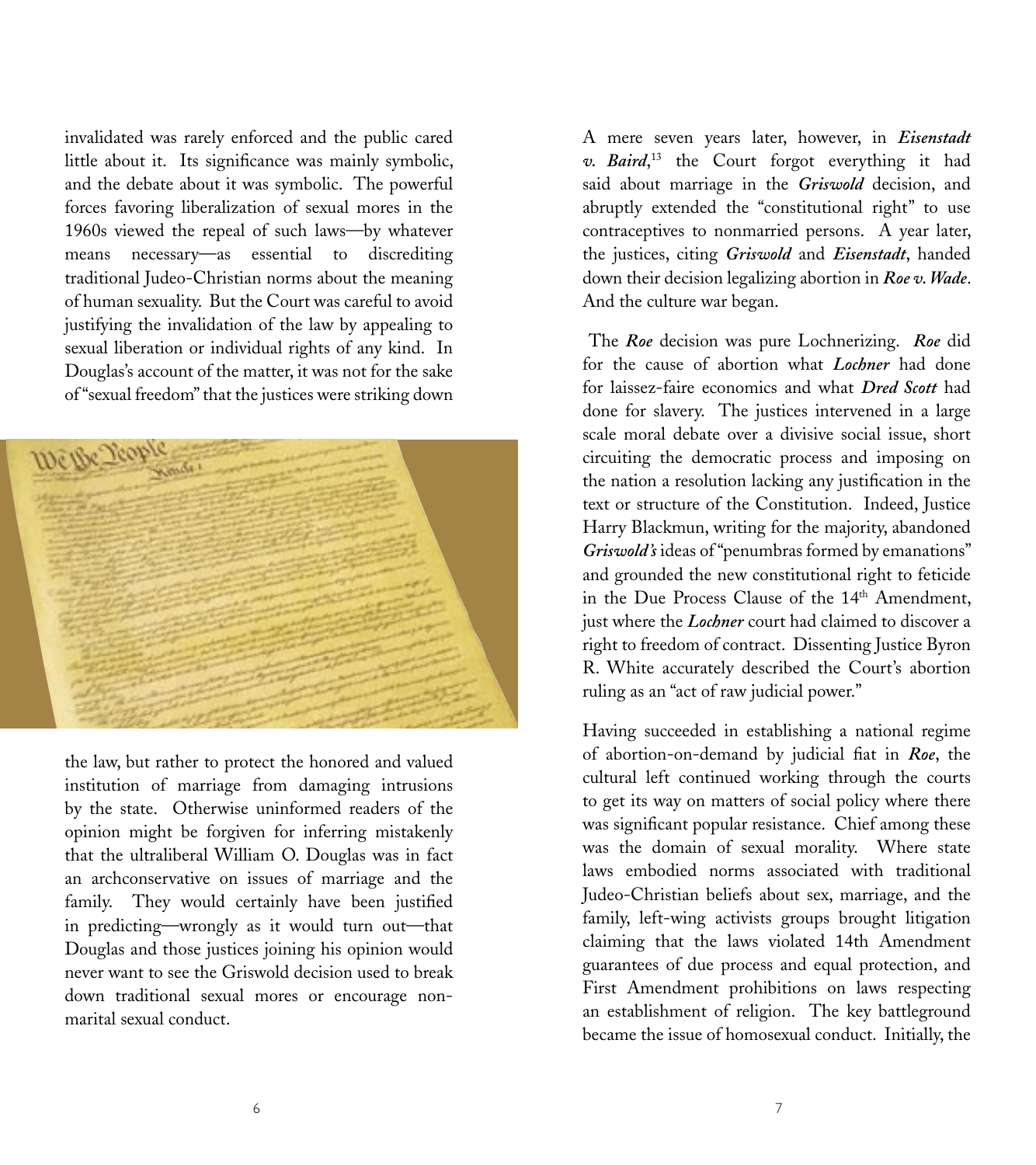question was whether it could be legally prohibited, as it long had been in the states. Eventually, the question became whether homosexual relationships and the sexual conduct on which such relationships are based must be accorded marital or quasi-marital status under state and federal law.

In 1986, the Supreme Court heard a challenge to Georgia's law forbidding sodomy in *Bowers v. Hardwick*. 14 Michael Hardwick had been observed engaging in an act of homosexual sodomy by a police officer who had lawfully entered Hardwick's home to serve a summons in an unrelated matter. Leftwing activist groups treated Hardwick's case as a chance to invalidate sodomy laws by extending the logic of the Court's "right to privacy" decisions. This time, however, they failed. In a five-to-four decision written by Justice White, the Court upheld Georgia's sodomy statute as applied to homosexual sodomy. The justices declined to rule either way on the question of heterosexual sodomy, which the majority said was not before the Court.

The *Bowers* decision stood until 2003, when it was reversed in *Lawrence v. Texas,*15 the case that set the stage for the current cultural and political showdown over the nature and definition of marriage. In *Lawrence,* the Court held that state laws forbidding homosexual sodomy lacked a rational basis and were invasions of the rights of consenting adults to engage in the type of sexual relations they preferred. Writing for the majority, Justice Anthony Kennedy claimed that such laws insult the dignity of homosexual persons. As such, he insisted, they are constitutionally invalid under the doctrine of privacy whose centerpiece was the *Roe* decision.

Kennedy went out of his way to say that the Court's ruling in *Lawrence* did not address the issue of same-sex marriage or whether the states and federal

government were obliged to give official recognition to same-sex relationships or grant benefits to samesex couples.16 Writing in dissent, however, Justice Antonin Scalia said bluntly: "Do not believe it."<sup>17</sup> The *Lawrence* decision, Scalia warned, eliminated the structure of constitutional law under which it could be legitimate for lawmakers to recognize any meaningful distinctions between homosexual and heterosexual relationships.



On this point, many enthusiastic supporters of the *Lawrence* decision and the cause of same-sex "marriage" agreed with Scalia. They saw the decision as having implications far beyond the invalidation of anti-sodomy laws. Noting the sweep of Kennedy's opinion, despite his insistence that the justices were not addressing the marriage issue, they viewed the decision as a virtual invitation to press for the judicial invalidation of state laws that treat marriage as the union of a man and a woman. Indeed, litigation on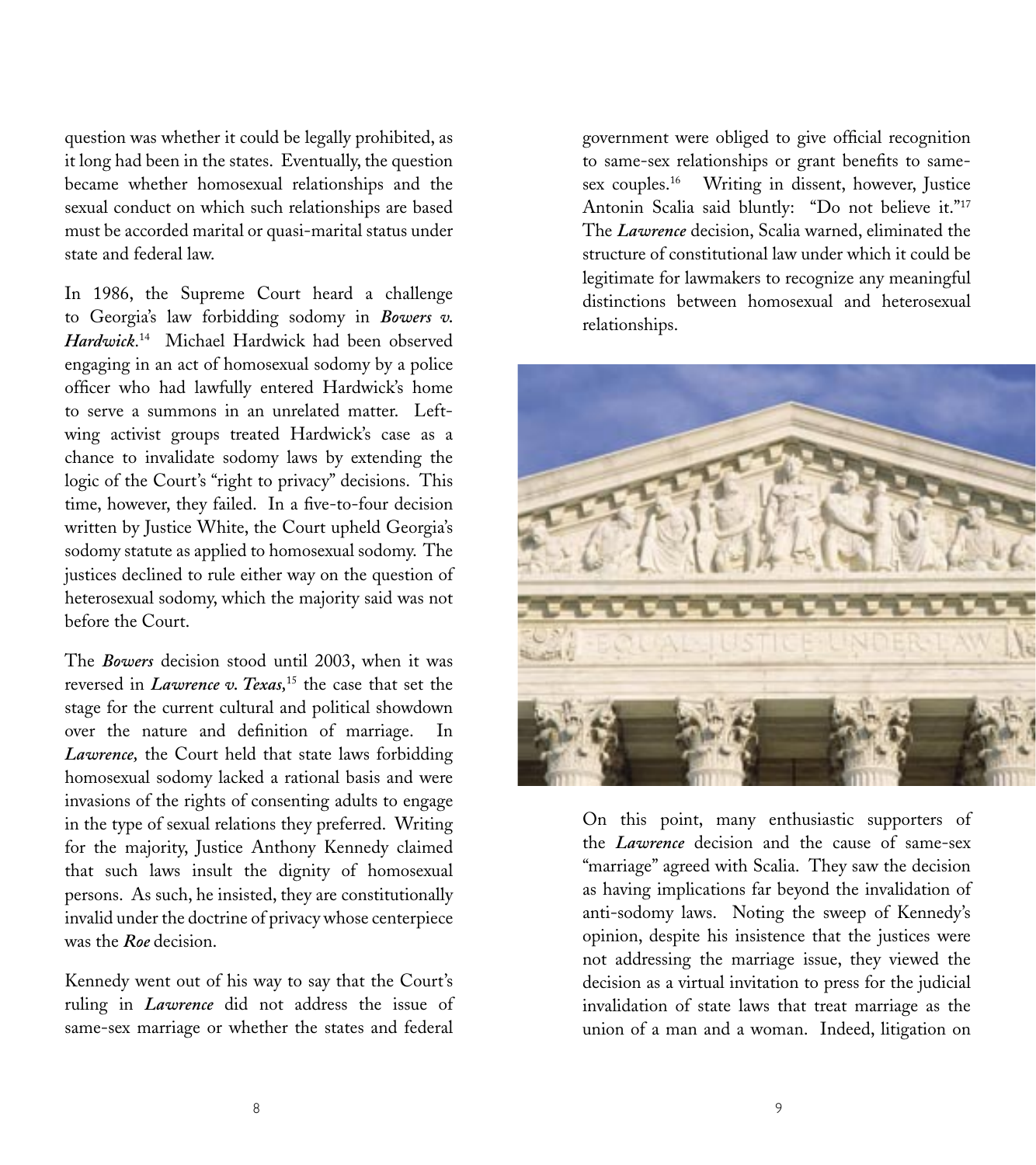this subject was already going forward in the states—it had begun in Hawaii in the early 1990s where a State Supreme Court ruling invalidating the Hawaii marriage laws was overturned by a state constitutional amendment. *Lawrence* turned out to be a new and powerful weapon to propel the movement forward and embolden state court judges to strike down laws treating marriage as the union of a man and a woman.

The boldest of the bold were four liberal Massachusetts Supreme Judicial Court justices who ruled in *Goodridge v. Massachusetts Department of Public Health*18 that the Commonwealth's restriction of marriage to malefemale unions violated the state constitution. The state legislature requested an advisory opinion from the justices about whether a scheme of civil unions, similar to one adopted by the Vermont state legislature after a like ruling there, would suffice. However, the four Massachusetts justices, over the dissents of three other justices said, "No, civil unions will not do."19 And so same-sex marriage was imposed on the people of Massachusetts by unelected and electorally unaccountable judges.

Clearly, the United States has endured episodes of judicial activism throughout its history. Just as clearly, incidents of judicial overreaching, much of it spurred by issues of sexual morality, are accelerating.

Here, there is a double wrong and a double loss, a crime with two victims. The first and obvious victim is the injured party in the case—the endangered worker, the unborn child, or the institution of marriage itself. The second is our system of deliberative democracy. In case after case, the judiciary is chipping away at the pillars of self-rule, undermining laws and practices, from statutes outlawing abortion to public displays of the Ten Commandments, that are deeply rooted in the American tradition.

Checking the "raw power" of today's judicial activists will require changes both in judicial personnel and targeted measures designed to remedy their specific abuses. For example, there is no alternative, in my judgment, to amending the Constitution of the United States to protect marriage. The Massachusetts state legislature has made an initial move towards amending the state constitution to overturn *Goodridge*, but the outcome is uncertain. The process of amending the Constitution of the Commonwealth of Massachusetts is lengthy and arduous (except, apparently, for the judges themselves). Even if the pro-marriage forces in Massachusetts ultimately succeed, liberal judges in other states are not far behind their colleagues on the Massachusetts bench. Hovering over the entire scene, like a sword of Damocles, is the Supreme Court of the United States which could, at any time, invalidate state marriage laws across the board. You may think: "They would never do that." Well, I would echo Justice Scalia: "Do not believe it." They would. And if they are not preempted by a *federal* constitutional amendment on marriage, they will. They will, that is, unless the state courts get there first, leaving to the U.S. Supreme Court only the mopping up job of invalidating the Defense of Marriage Act and requiring states to give "full faith and credit" to outof-state same-sex "marriages."

My own view, however, is that we need a uniform national definition of marriage as the union of one man and one woman. Here is why: Marriage is fundamental. Marriage is the basis of the family, and it is in healthy families that children are reared to be honorable people and good citizens. Marriage and the family are the basic units of society. No society can flourish when they are undermined. Until now, a social consensus regarding the basic definition of marriage meant that we didn't need to resolve the question at the federal level. Every state recognized marriage as the exclusive union of one man and one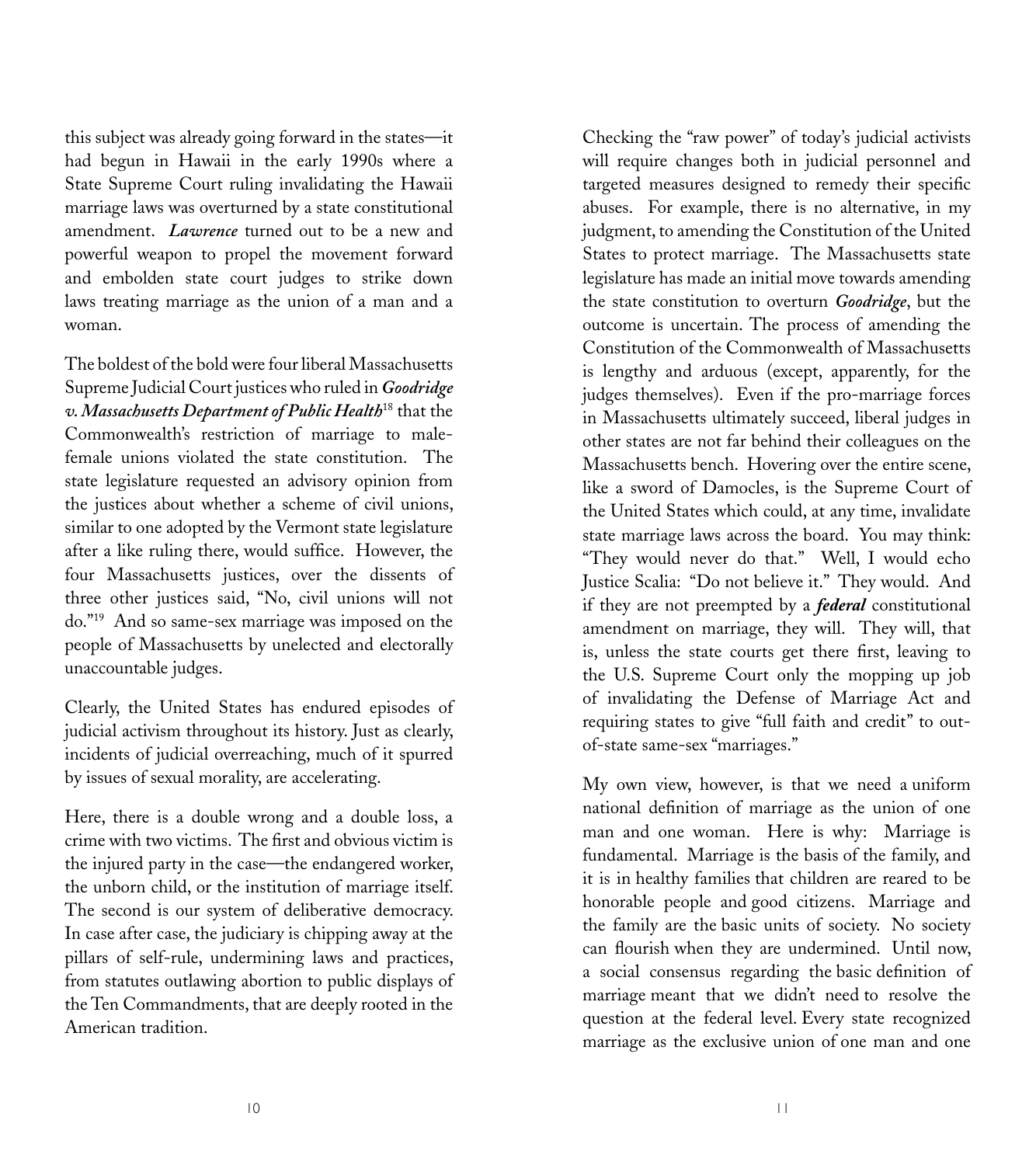woman. (The federal government did its part at one point in our history to ensure that this would remain the case by making Utah's admission to the Union as a state conditional upon its banning polygamy.)

The breakdown of the consensus certainly does not eliminate the need for a uniform national definition. If we don't have one, then marriage will erode either quickly—by judicial imposition, unless judges are stopped—or gradually by the integration into the formal and informal institutions of society of same-sex couples who, after all, possess legally valid marriage licenses from some state.<sup>20</sup> In the long run, it is untenable for large numbers of people to be considered married in one or some states of the United States yet unmarried in others. As Lincoln warned it would be with the evil of slavery in his time, it is inevitable that the country will go "all one way or all the other."



Slavery would either be abolished everywhere or it would spread everywhere. The same is true of samesex "marriage," in the long run—and perhaps even in the not-so-long run.

Besides addressing specific examples of judicial activism, as the Federal Marriage Amendment would do, Americans can and should work to ensure the nomination and confirmation of constitutionalist judges to our courts, especially the Supreme Court.

If personnel on the Supreme Court do change, the question follows: is it legitimate for the Court to change its view of the law, and here, specifically, the Constitution? The legal doctrine of stare decisis – literally, to stand on what has been decided – is important and worthy of respect. That doctrine does not strictly bind, however, in cases in which a judicial decision is a gross misinterpretation of the Constitution, and especially where a decision constitutes a usurpation of the constitutional authority of the people to govern themselves through the institutions of deliberative democracy. The Supreme Court, over time, gradually backed away from its "freedom of contract" decisions and completely reversed itself in its decisions on racial segregation and the Jim Crow laws—and it was right to do so.

In Planned Parenthood v. Casey, the basic holding of *Roe* was reaffirmed by the Court on stare decisis grounds. Three of the justices who joined the majority—all Republican appointees—called on the "contending parties" in the debate over legal abortion to end their differences and accept the Court's ruling as a "common mandate rooted in the Constitution."

 This was little more than a call for one side of the argument – the pro-life side - to surrender. Having written a series of abortion rulings lacking any basis in the Constitution, the justices took it upon themselves to ask the millions of Americans who oppose their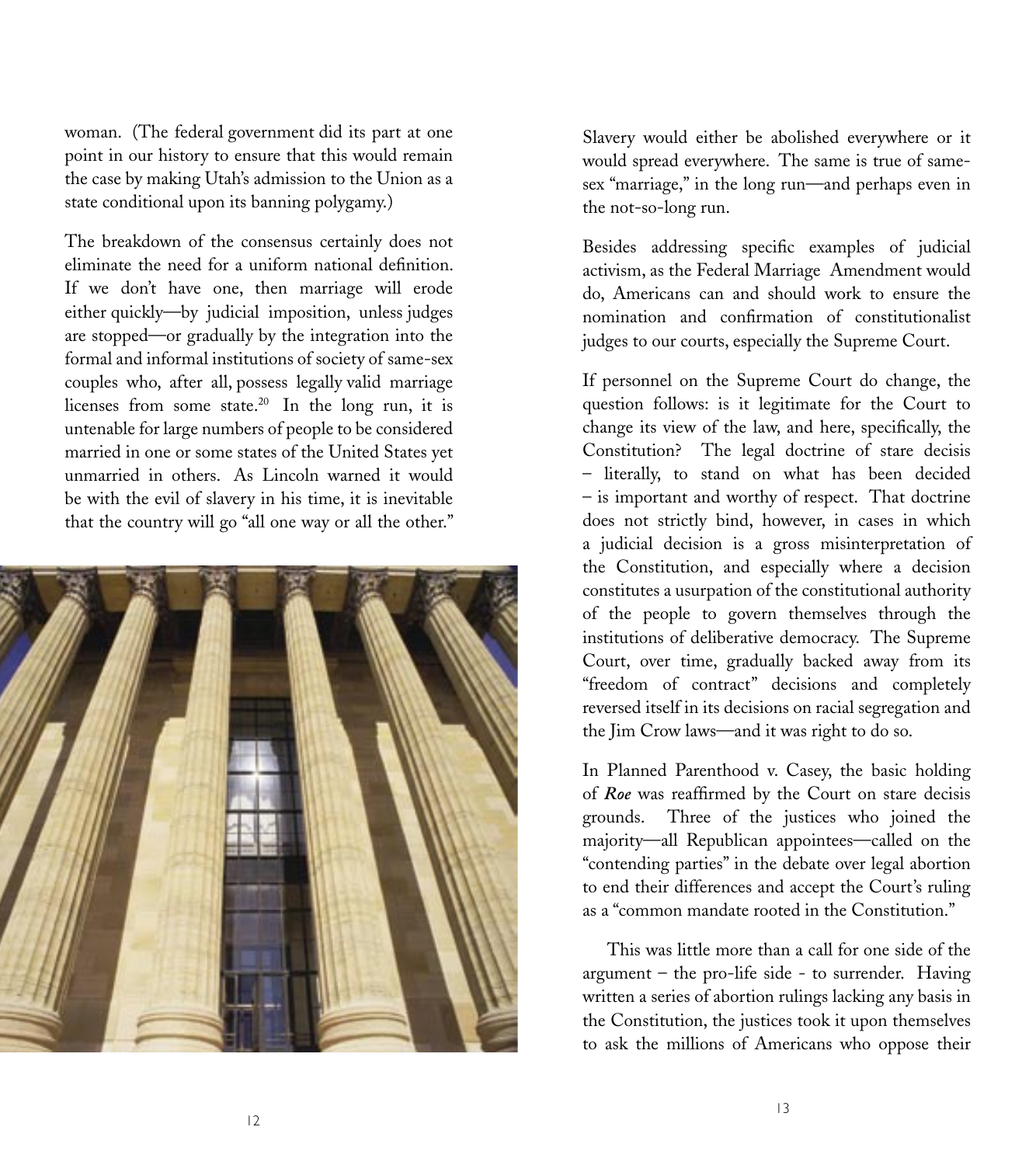unjustified ruling simply to submit to their ukase. Of course, the American people are under no obligation to "end their differences" by capitulating to judicial usurpation. On the contrary, they have every right under the Constitution to continue to oppose *Roe v. Wade* and work for its reversal. When judges exercising the power of judicial review permit themselves to be guided by the text, logic, structure, and original understanding of the Constitution, they deserve our respect and, indeed, our gratitude for playing their part to make constitutional republican government a reality. But where judges usurp democratic legislative authority by imposing on the people their moral and political preferences under the guise of vindicating constitutional guarantees, they should be severely criticized and resolutely opposed.

#### **FOOTNOTES**

1 5 U.S. (1 Cranch) 137 (1803)

2 See Thomas Jefferson's criticism of claims by the judiciary of authority to bind the other branches of government in matters of constitutional interpretation ("making the judiciary a despotic branch") in his Letter to Abigail Adams, September 11, 1804, in 11 WRITINGS OF THOMAS JEFFERSON (Albert E. Bergh ed. 1905), pp. 311-13.

3 See Marbury v. Madison.

4 60 U.S. (19 How.) 393 (1856).

- 5 Roe v. Wade 410 U.S. 113, 222 (1973) ( Justice Byron White, dissenting).
- 6 163 U.S. 537 (1896).

7 Plessy v. Ferguson, 559 ( Justice Harlan, dissenting).

8 347 U.S. 483 (1954).

9 198 U.S. 45 (1905).

<sup>10</sup> See Lochner v. New York, 54-55 (Justice Holmes, dissenting). *This is the standard reading of Lochner, shared by contemporary conservatives and liberals alike. For a powerful challenge to the standard reading, and a thoughtful defense of the majority opinion, see Hadley Arkes, "Lochner v. New York and the Cast of Our Laws," in Robert P. George (ed.), Great Cases in Constitutional Law (Princeton: Princeton University Press, 2000), ch. 5.*

11 381 U.S. 479 (1965).

- 12 See Griswold v. Connecticut, 482.
- 13 405 U.S. 438 (1972).
- 14 478 U.S. 186 (1986).